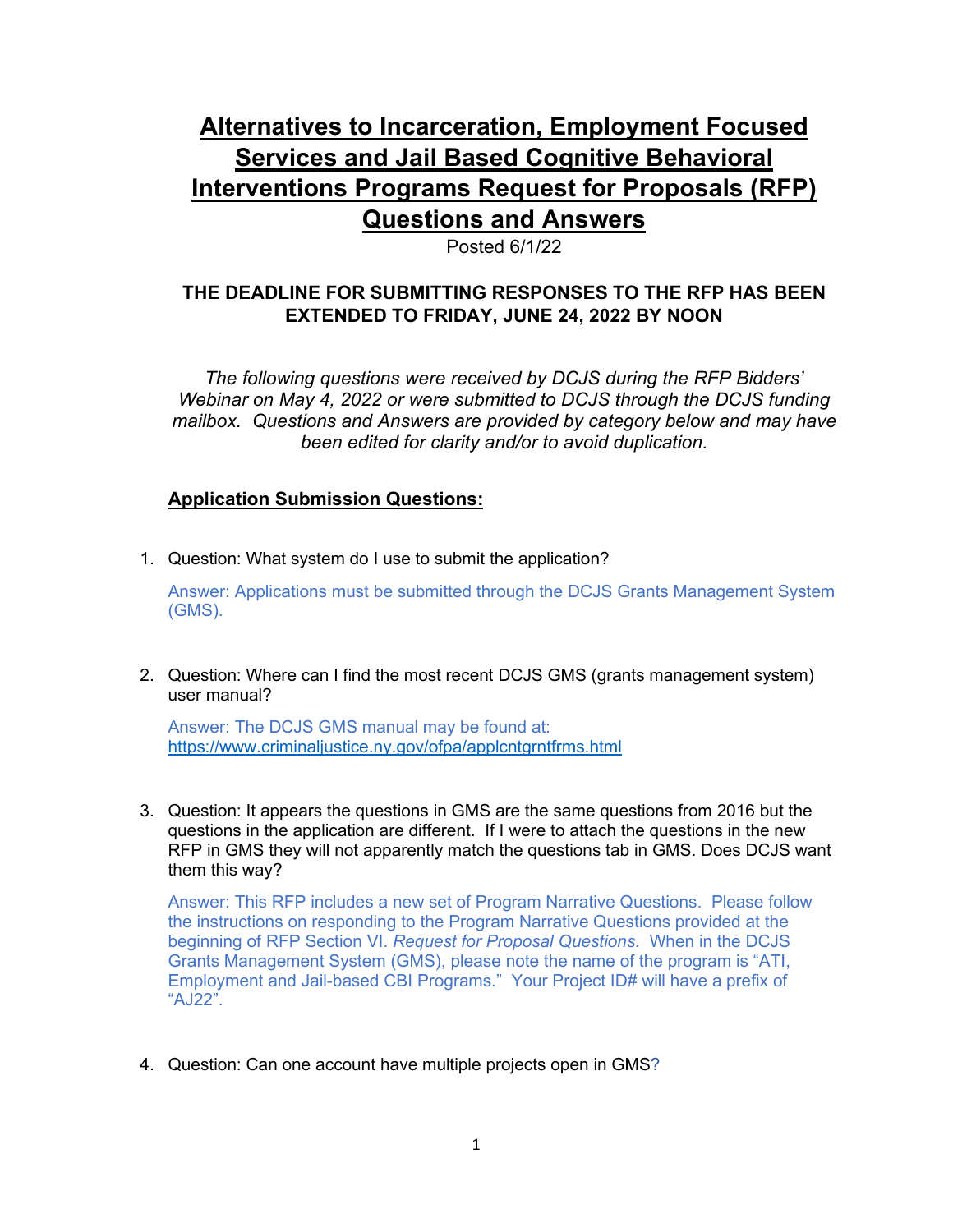Answer: No, one account cannot have multiple projects open in GMS. However, one login can start separate application proposals.

#### 5. Question: Are there word/character limits for responses? If not, any guidance on proposal/response length?

Answer: There are no character or length limits for proposals.

#### 6. Question: Can a single organization submit multiple proposals?

Answer: Yes. An applicant proposing to provide services in multiple non-contiguous counties must provide separate proposals for each area and each funding program model. There are no restrictions on the number of project proposals submitted by an organization for different program models. Please see RFP Section E *Proposal Submission* for more information.

7. Question: Are there any restrictions on multiple applications from departments or agencies from the same county? For example, could a county submit a Pretrial Program proposal from its probation dept and a Defender Based Advocacy program from its public defenders' office?

Answer: There are no restrictions on the number of project proposals submitted by agencies within one county. Please see RFP Section E *Proposal Submission* for more **information** 

8. Question: If one program model serves clients from multiple boroughs, we just have to submit one proposal, correct?

Answer: New York City is considered one jurisdiction, and an applicant proposing to serve individuals from more than one borough may do so within a single proposal, as long as separate proposals are submitted for each proposed program model. For example, if an applicant wants to provide two or more different programs in NYC, separate proposals for each program model must be submitted. But persons from multiple boroughs may be served by each proposed program. Please see Section II.E *Proposal Submission* on page 6 of the RFP for more information.

9. Question: We understand that NYC is a single jurisdiction for the purposes of these proposals. If applicants propose to serve NYC and another county that is contiguous to NYC (e.g., Westchester or Nassau Counties), can applicants propose to do so in a single application?

Answer: An applicant proposing to provide services from one location but accept referrals from multiple contiguous counties or court districts must submit one proposal for each funding program model. Please see Section II.E *Proposal Submission* on page 6 of the RFP for more information.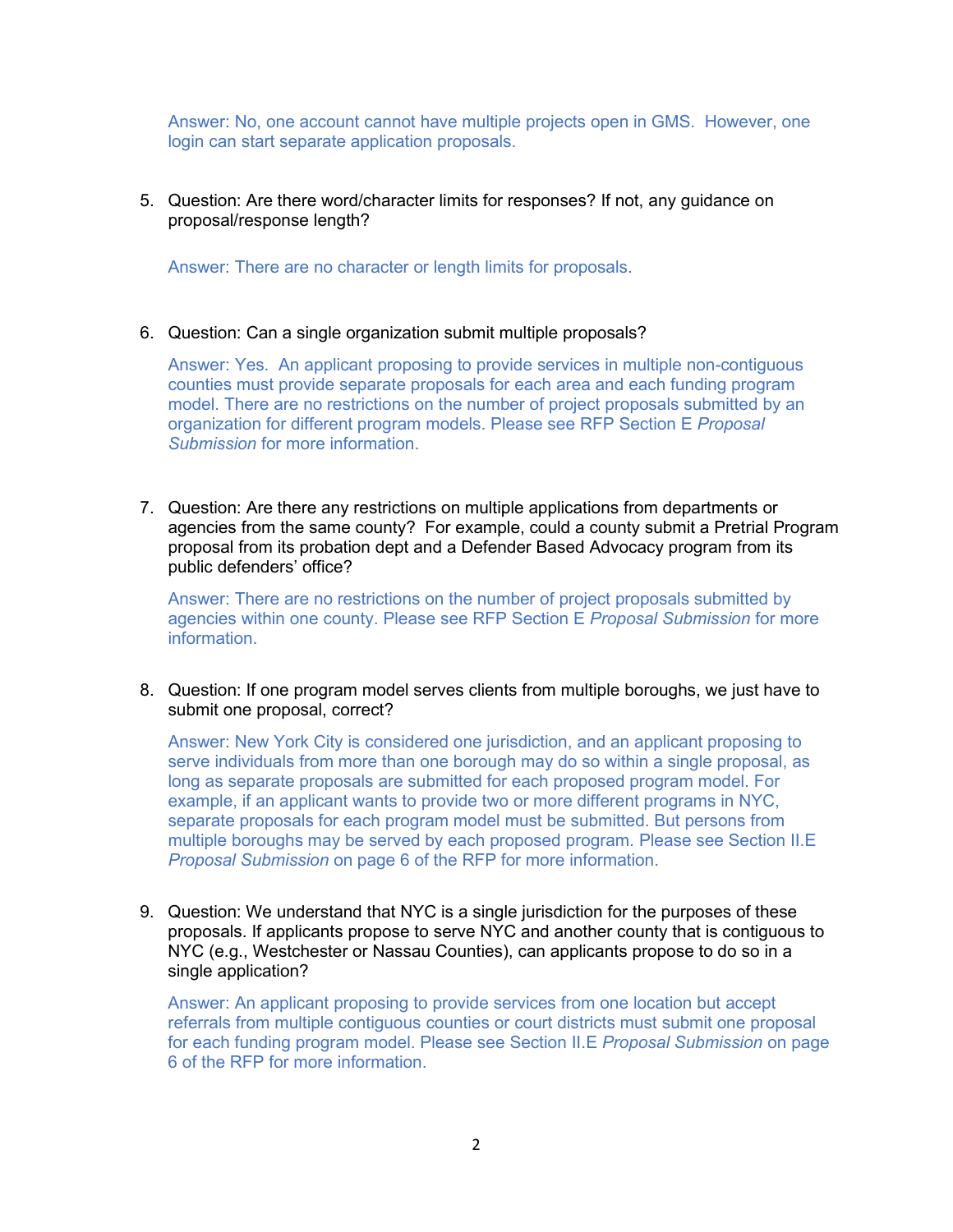- 10. Question: I wanted to confirm that I'm accounting for all of the attachments outlined in Section IX. *Administration of Contracts* that should be included with applications. Should applicants be preparing and submitting the following attachments noted in Section IX:
	- a. Encouraging Use of New York State Businesses in Contract Performance form
	- b. Local Assistance M/WBE Subcontractor/Supplier Utilization Proposal Form (DCJS-3301) (if requesting over \$25,000)
	- c. Local Assistance M/WBE NPS Discretionary Budget Determination Worksheet (DCJS-3309) (if requesting over \$25,000)
	- d. M/WBE Equal Employment Opportunity Staffing Plan (DCJS-3300) (if requesting over \$250,000)
	- e. Sexual Harassment Prevention Certification form

Is that correct? Are there other forms outlined in Section IX that should be included with the application and that are not on the above list? Is there a form to be submitted related to potential SDVOB participation?

Answer: Applicants should include the Encouraging Use of New York State Businesses in Contract Performance form and the Sexual Harassment Prevention Certification form in their proposals as attachments in GMS. Minority and Women-Owned Business Enterprises (M/WBE) documents are not required at the time of proposal submission. Please refer to Section X. *Application Submission and Requirements* and Section XI. *Application Checklist* for information about required application components.

11. Question: Should applicants complete and submit NYS *Vendor Responsibility Questionnaires* with their applications? If so, can applicants meet this requirement by submitting receipts for recent electronic submissions of *NYS Vendor Responsibility Questionnaires*?

Answer: The NYS Vendor Responsibility Questionnaire is not a required application component.

12. Question: During the webinar on 5/4/2022, DCJS mentioned letters of support/MOUs with referral sources for non-jail-based programs (which were not discussed in the RFP). Can bidders that are applying for non-jail-based Employment Focused Services programs submit such documentation with their applications, or should we just have them on file? And can these letters/MOUs be from other partners besides referral sources?

Answer: Letters of support may be submitted with all proposals; however, they are required for Jail Based Cognitive Behavioral Interventions (CBI) and Employment Focused Services program proposals. Any letters of support from community stakeholders and referral sources with programs/agencies that are partnering to provide proposed services (whether required or optional) may be provided within application proposals for all other program models.

13. Question: In the RFP, it states that a sample letter of support from a Sheriff/Jail Administrator (which is required for Jail-based programs) is in the RFP, but we did not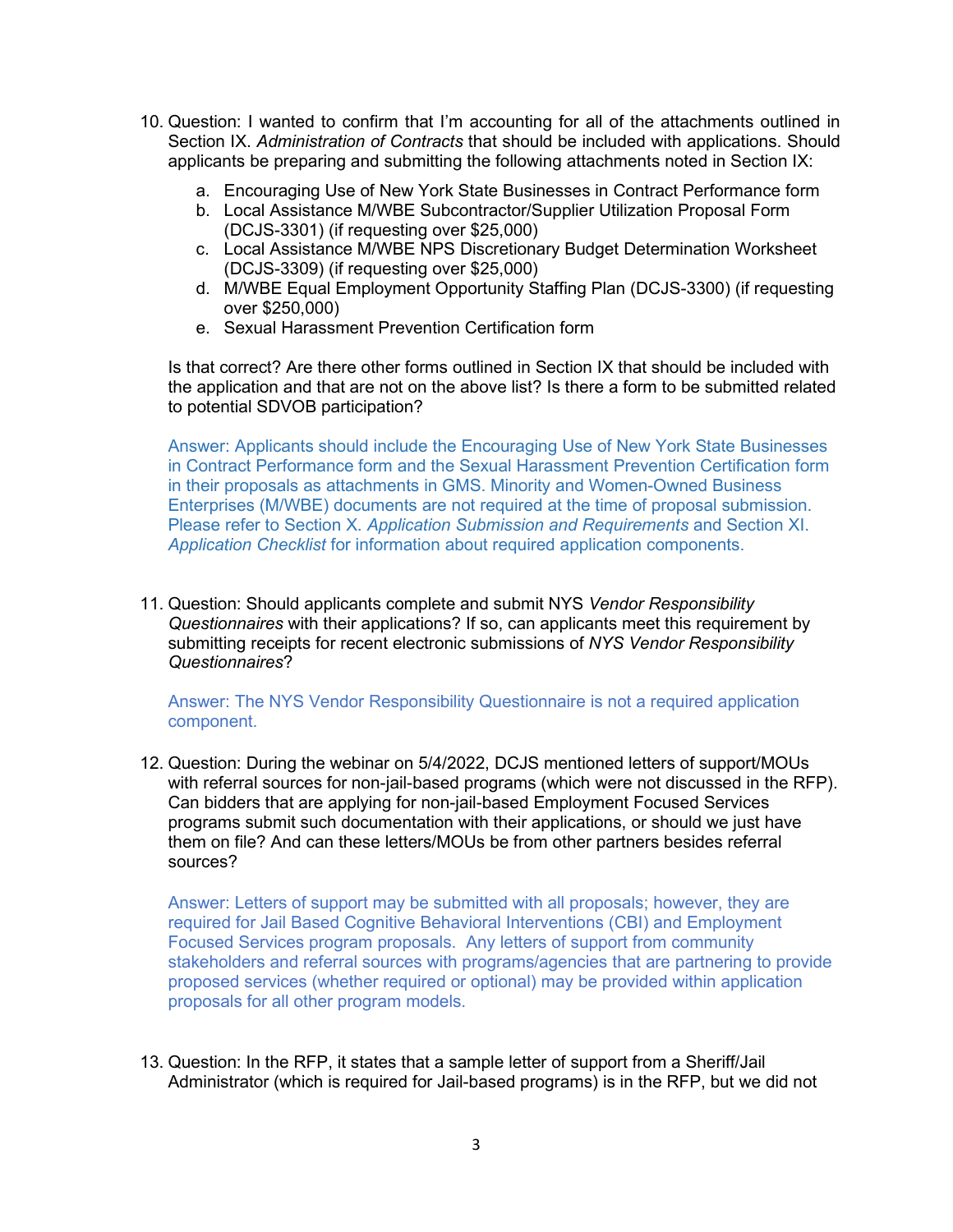see this as an Appendix. Can you please tell us what page the sample letter is on or if there is a different place we should look for it?

Answer: A Sample Letter of Support for Jail-based programs is available on the DCJS website at [https://www.criminaljustice.ny.gov/ofpa/index.htm.](https://www.criminaljustice.ny.gov/ofpa/index.htm)

14. Question: The RFP states that a letter of support from our employment program's "primary referral source" is required. As an existing employment services contractor with DCJS, our program receives referrals from a variety of partners, and we do not necessarily have one primary referral source. Is it acceptable to send multiple letters of support and cooperation from our various referral partners?

Answer: Multiple letters of support may be submitted with all proposals, however they are required for Jail Based CBI and Employment Focused Services program proposals.

15. Question: The RFP states that applicants are expected to list the names and contact information for referral agencies who will support proposed ATI programs (page 19 of the RFP). Are applicants also expected to provide support letters or other documentation that verifies these commitments from referral agencies or other partners?

Answer: Applicants are not required to provide letters of support or other documentation verifying the information they include when answering the specific elements of Program Narrative Question #4 (page 19 of the RFP). While such letters/documentation is not required, stated commitments from potential referral agencies or partners may be subject to verification by DCJS.

16. Question: Are applicants allowed to attach support letters that would supplement information provided in the program narrative? Or would these support letters not be considered as part of the application scoring?

Answer: No, support letters will not be considered in scoring applications. You must provide complete answers to all the required narrative questions. You may use additional letters of support to strengthen or reinforce the information provided in your narrative answers.

#### **Funding Questions:**

17. Question: Is the payment structure line item, performance-based, or a combination?

Answer: Contracts will be expenditure-based line item, reimbursement contracts. However, proposals must include target numbers to be served for each required service. For example, proposals describing intakes into a program should include the intended number of intakes to be enrolled, as well as the intended number to be served, the number of expected completions, etc. Prior to contract execution, DCJS will work with prospective grantees to finalize expected annual targets for numbers of participants served in each required service in each program model.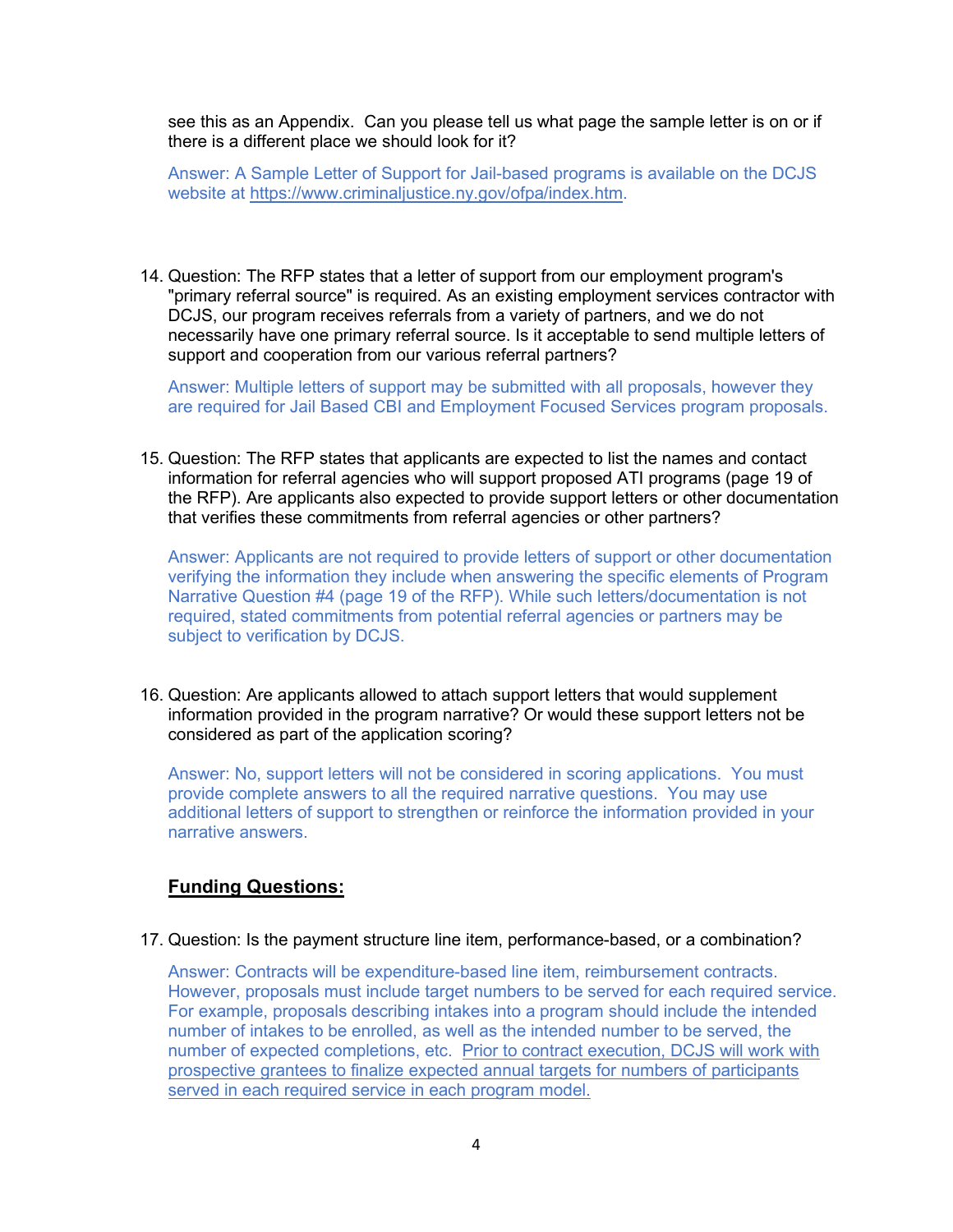#### 18. Question: Will this grant include milestones?

Answer: Contracts will be expenditure-based, reimbursement contracts. However, proposals must provide target numbers of individuals to be served for each required service. For example, proposals describing intakes into a program should include the intended number of intakes to be enrolled, as well as the intended number to be served, the number of expected completions, etc. Prior to contract execution, DCJS will work with prospective grantees to finalize expected annual targets for participants to be served in each required service in each program model.

19. Question: I wanted to confirm that applicants should not be preparing performancebased budgets with performance persons-served targets (i.e. B-1 *Program Performance Persons-served targets and Costs* budgets) under the current RFP. Is that correct?

Answer: Correct. Contracts will be expenditure-based, reimbursement contracts. However, proposals must provide target numbers of individuals to be served for each required service. For example, proposals describing intakes into a program should include the intended number of intakes to be enrolled, as well as the intended number to be served, the number of expected completions, etc. Prior to contract execution, DCJS will work with prospective grantees to finalize expected annual targets for participants to be served in each required service in each program model.

20. Question: Should applicants also include *Budget Detail Worksheet and Narrative* sheet as a separate attachment in the application? Or will the information included in the Budget Module tab in the GMS application suffice?

Answer: Applicants do not need to separately attach a Budget Detail Worksheet and Narrative Guide, which was provided as a guide. The information included in the Budget Module tab of the GMS application will provide the operating budget detail and justification information requested by Program Narrative Question #8.

21. Question: If this a 5-year grant award, how are applicants to submit a funding proposal for each year given any cost increases?

Answer: Unless otherwise modified by DCJS, grant award contracts will be for a term of one year, from January 1, 2023 to December 31, 2023, with four optional one year renewals. Proposals should include the anticipated annual expenses for one year only. For any subsequent annual contract renewals, award amounts will not increase.

22. Question: The maximum amount we can apply for is 15% of the total funding category (in our case, total is \$6.3M for employment services, so 15% is \$945,000). Is that the total annual amount, or the total over 5 years (since there will be 4 annual options to renew)?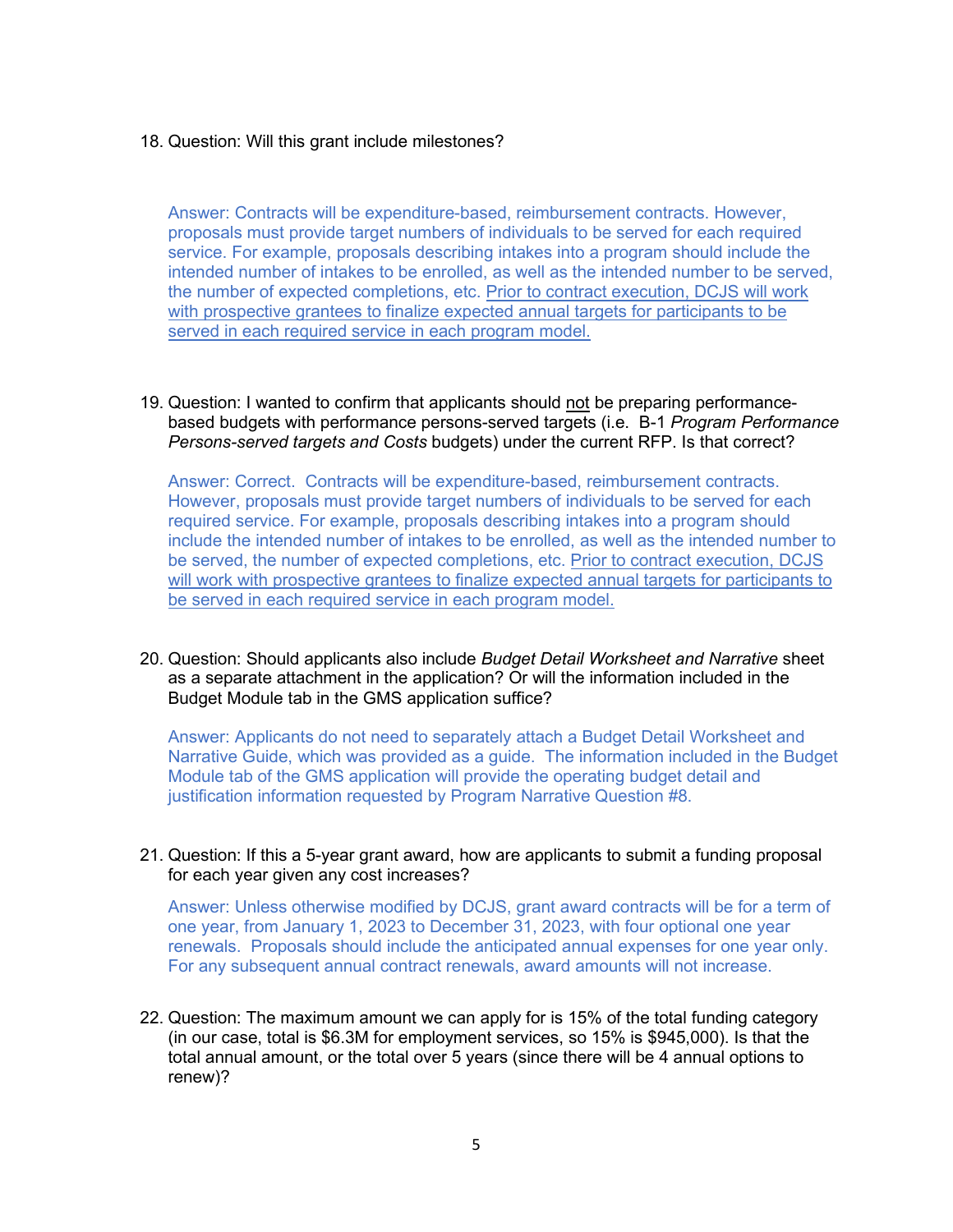Answer: The funding category totals and the associated "caps" (maximum amounts a single applicant may apply for) are based on annual funding amounts.

#### 23. Questions: What is meant by "specific one-time start-up costs"?

Answer: Specific one-time startup costs for individual expenses may be requested as part of the proposed overall budget for new programs, or expansions of existing programs, that have not previously received DCJS grant support for such start-up implementation costs. Examples would include: separate line items for non-recurring equipment purchases, training or travel. It is expected that for any subsequent optional renewals, these start up line-item costs would not be included in the budget.

24. Question: Is this a brand-new grant opportunity? Or is it a renewal/continuing funding opportunity? If the latter, we were wondering who the previous grantees are, as we are curious as to who our competitors might be.

Answer: This is a new grant opportunity, however past RFPs have provided funding for similar programs. Please utilize Open Book NY to review executed DCJS contracts (see: [https://www.osc.state.ny.us/open-book-new-york\)](https://www.osc.state.ny.us/open-book-new-york).

25. Question: My organization is planning to apply for our 3 upstate locations (Buffalo, Albany and Rochester), and we are aware that we must submit 3 proposals since these locations are non-contiguous. My question is: per the RFP, "no single applicant proposal should request more than 15% of the available funding for each category" *(page 5, top).*  Does "single applicant proposal" mean single entity as in the total amount we can request is 15% of the \$6.3 million Employment Focused Services (EFS) category?

Answer: The 15% cap applies to applications for separate, individual projects. The same applicant organization may submit multiple proposals for separate projects, and each proposal may request up to 15% of the amount available for each funding category.

26. Question: Under guidelines in the RFP there is a statement as follows: "Funding under this program must supplement, not supplant, non-grant funds that would otherwise be available for expenditure on the programs proposed." Please clarify meaning.

Answer: It is not permissible to use grant funds to replace or substitute for federal, state, local or other funds that are already available to the applicant/grantee and which would otherwise be spent for the same grant-funded project or purpose. This non‐supplanting requirement provides that grantees shall use grant funds to *increase, augment, or provide for the ability to diversify* the amount of resources otherwise available from federal, state, local or other funding sources.

27. Question: The RFP says that "Funding under this program must supplement, not supplant, non-grant funds that would otherwise be available for expenditure on the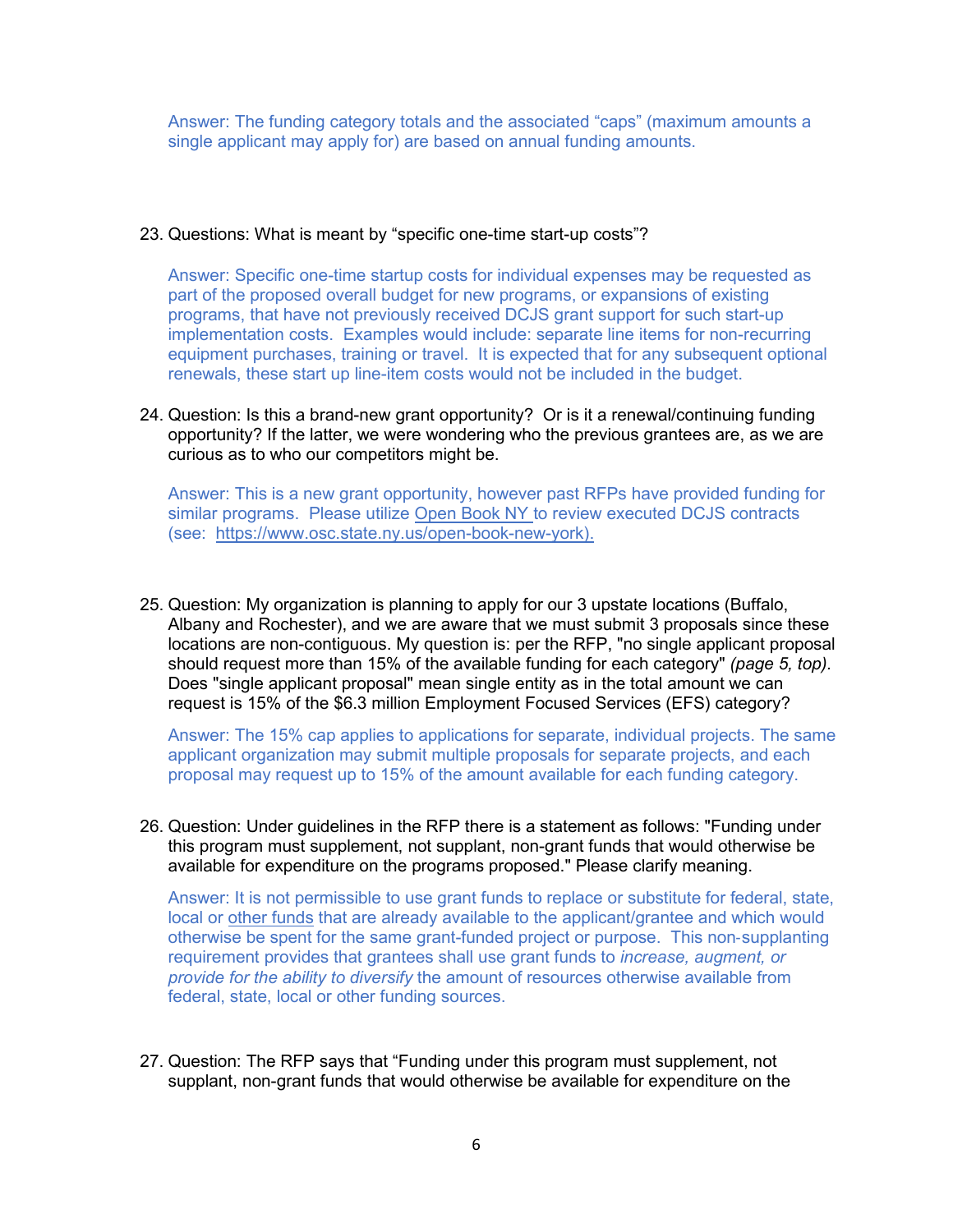programs proposed." Can these grants be used to fully fund existing programs, where previous funding contracts have ended/not been renewed?

Answer: This grant funding may be used to fund an existing program *only if* the prior source of funding has ended and the program would be forced to close absent new grant funding. It is not permissible to use grant funds to replace or substitute for federal, state, local or other funds that are available to the applicant/grantee and which would otherwise be spent for the same grant-funded project or purpose. This non‐supplanting requirement provides that grantees shall use grant funds to increase, augment, or provide for the ability to diversify the amount of resources otherwise available from federal, state, local or other funding sources.

#### 28. Question: How are award amounts determined?

Answer: The DCJS Commissioner or designee will make final decisions regarding individual award amounts based on the quality of each submission, the recommendations of proposal reviewers, and specific criteria set forth in this solicitation. Applicants shall be selected for funding and award amounts shall be determined through consideration of some or all of the following: Tier II Evaluation scoring and comments, strategic priorities, available funding and the best overall value to New York State. Nothing herein requires DCJS to approve funding for any applicant. Please see RFP Section V*. Evaluation and Selection of Applications* for additional information on how awards may be determined.

29. Question: Are currently funded Recidivism and Incarceration Reduction (RIR) programs in their last year of funding eligible to apply for this grant? Or will additional RIR funding be available?

Answer: All current Alternatives to Incarceration (including RIR), Employment Focused Services and Jail Based Cognitive Behavioral Intervention program contracts will end on December 31, 2022. Please see RFP Section II.C *Applicant Eligibility Requirements* for information about applicant eligibility.

### **Program Model Questions:**

30. Question: For purposes of this RFP, does an "Alternatives to Incarceration/ATI" program (a) only refer to cases with a disposition, where the program serves as an alternative to a prison sentence; or (b) also include pre-trial cases, where the program can serve as an alternative to unaffordable bail (known in NYC as "Alternative to Detention/ATD")?

Answer: This solicitation allows for services to be provided to criminal/county court individuals at any case processing point prior to disposition. Please refer to the target population section for each of the ATI program models (see RFP Section III.A) for more information.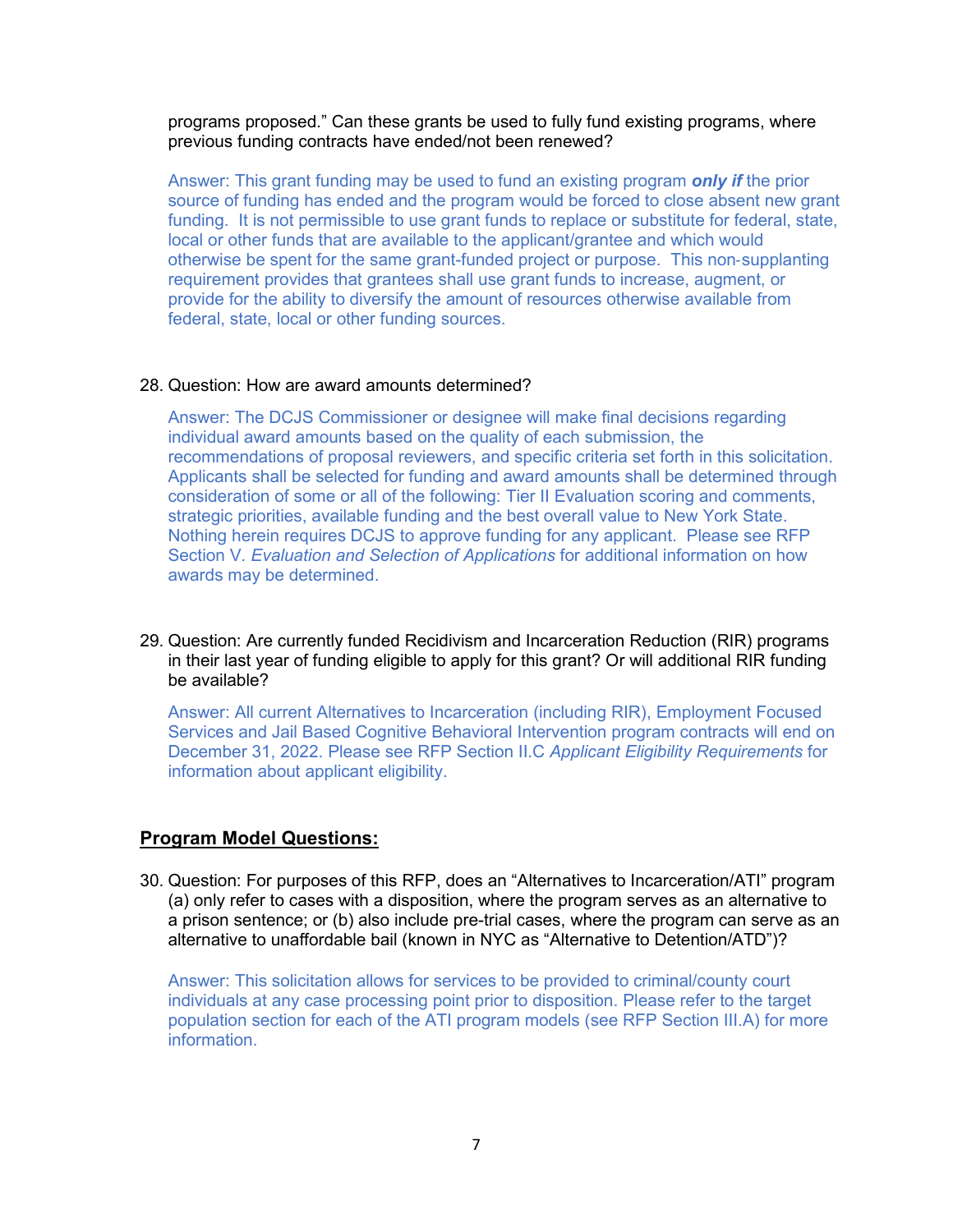31. Question: Is 18 the minimum age of eligibility for participating in all of the programs funded under this RFP?

Answer: No, this solicitation allows for services to be provided to eligible individuals facing charges in criminal court regardless of age.

32. Question: Can you more fully define what you mean when you reference court-referred populations as a target population? What is the criteria for this particular population?

Answer: The court referred target population consists of individuals referred by a criminal court following arrest for pretrial services. This population does not include populations referred by other entities, such as probation departments, parole offices, or treatment providers.

33. Question: For pre-trial release programs, are pre-arraignment interviews required?

Answer: For Pre-trial Programs, participant interviews are required and may occur before or after arraignment.

34. Question: Regarding the Pretrial Program model, the description states "when requested by OCA, pretrial service agencies will also notify defendants to return for all court appearances." Also, under the section Required Services/ Monitor & Supervise, it states "individual will continue to be monitored or supervised until final disposition or advised otherwise by the court." If an individual is no longer engaged in treatment, what activities does monitoring and/or supervision entail? To explain, our agency assists the courts and other justice stakeholders with treatment planning, referrals and monitoring. Therefore, our primary contact with defendants is during the treatment planning process. Subsequently, our contact is through our referral source and treatment programs that serve the program participants. Does a program need to track an individual outside of treatment (after successfully being discharged)?

Answer: Pretrial service agencies are required to monitor or supervise individuals released by the court until final disposition, or when they are advised otherwise by the court. Additionally, pretrial service grantees will, when authorized or requested by the court, refer individuals to court ordered services. When requested by the Office of Court Administration, pretrial service grantees will also notify defendants to return for all court appearances.

35. Question: I work for a public defender's office, and we participate in the ATI program. After reviewing the different program models, it seems we would qualify for Pretrial Programs and Defender Based Advocacy programs. Do you think this grant would be a best fit for our office?

Answer: Please refer to the required services for each program model. The program design and services rendered should drive the selection of the program model. The program design and services rendered should determine the selection of the program model.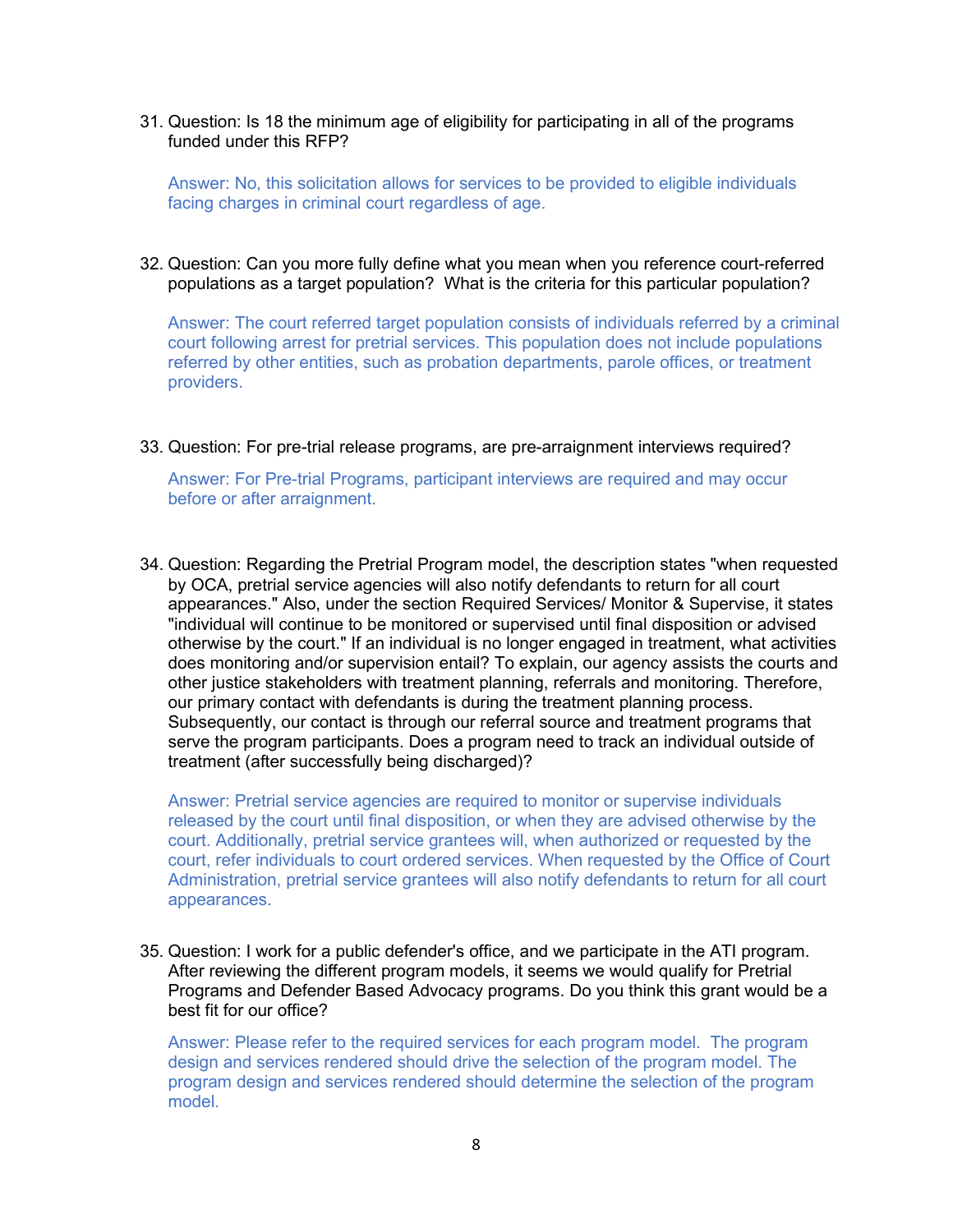36. Question: Eligibility Criteria for Defender Based Advocacy: Our agency, which is a county agency, is interested in applying for this grant in which we would partner with our public defender's office. Would this be acceptable since we are not a Not-for-profit organization?

Answer: Eligible applicants for Defender Based Advocacy (DBA) programs are public defender offices and/or not-for-profit organizations that partner with public defender offices only. Not-for-profit organizations must demonstrate the support of the public defender's office they propose partnering with to be eligible to apply.

37. Question: Can we propose to serve people with parole violations under DBA services?

Answer: The target population for DBA programs are individuals charged with a misdemeanor and/or felony level offense who are subject to a sentence of incarceration. Parolees are only eligible to be served by DBA programs when subject to sentences for new (post release) offenses.

38. Question: Are individuals accused of violating the terms and conditions of their probation sentence eligible for the DBA program model?

Answer: The target population for DBA programs are individuals charged with a misdemeanor and/or felony level offense who are subject to a sentence of incarceration. Individuals under probation supervision can only be served by DBA programs following new arrests.

39. Question: For the DBA program model, would you clarify under Required Services/Program Intake/ what court paperwork is required to determine who is eligible?

Answer: Court documentation would include information identifying that an individual is charged with a misdemeanor and/or felony level offense and is subject to a sentence of incarceration, effectively affirming participants are within the target population for the DBA program model.

40. Question: Are we allowed to get referrals for Defender Based Advocacy programs from conflict defenders (private attorneys assigned by the court to handle indigent defendants' cases) or 18B panels (attorneys that are assigned matters by the Court and the Administrator's office when conflicts exist)?

Answer: Yes, if they are referring an individual charged with a misdemeanor and/or felony level offense who is subject to a sentence of incarceration.

41. Question: Can we provide Defender Based Advocacy services to clients in family court cases where clients are faced with placement in facilities (Juvenile Delinquency cases)?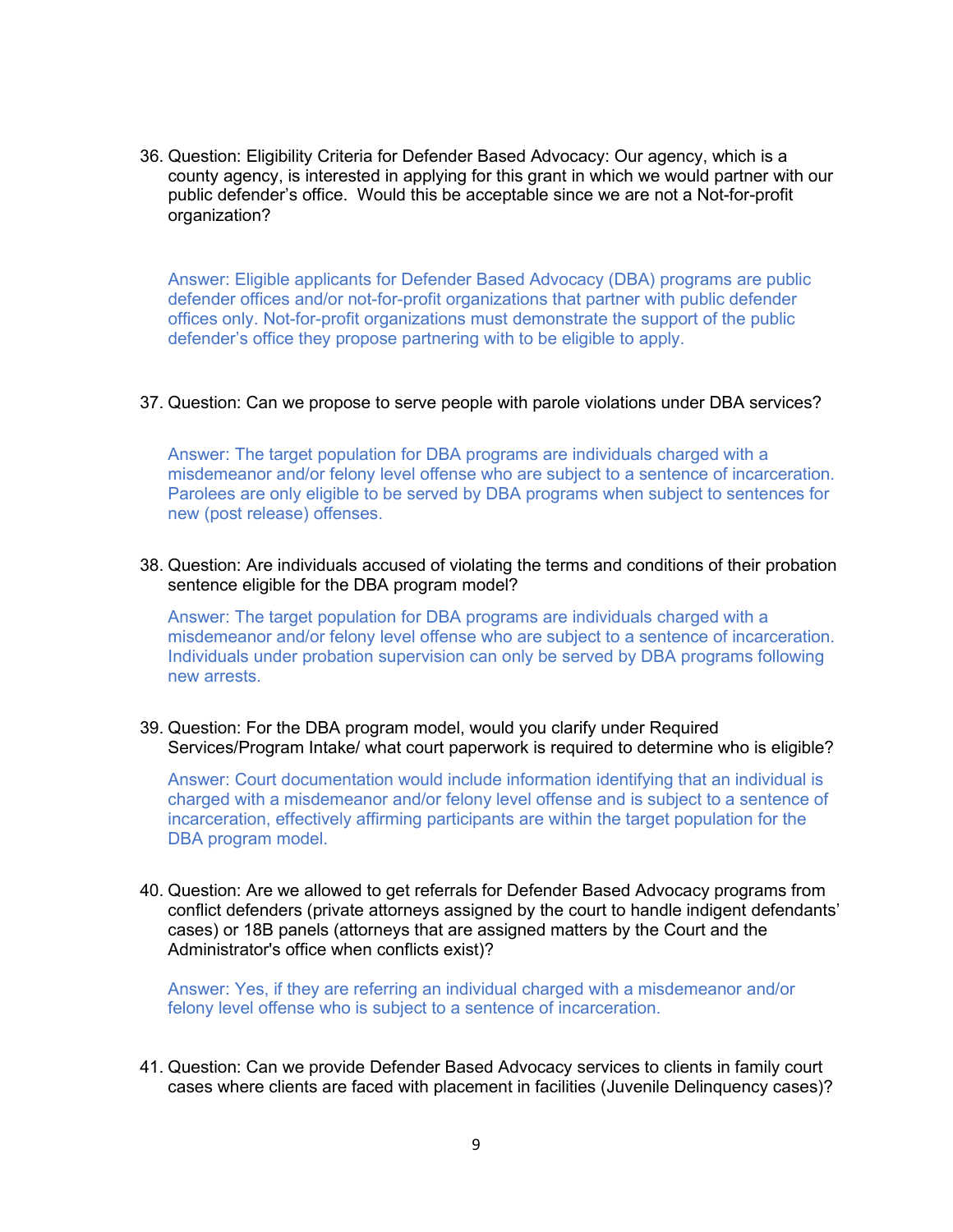Answer: This solicitation only allows for services to be provided to individuals charged with a misdemeanor and/or felony level offense in criminal or county court.

42. Question: Eligibility Criteria for Jail Based Cognitive Behavioral Intervention Programs: Can a county agency (Alternative Sentencing) be eligible to apply? Our sheriff's department would like us to provide Thinking for a Change in the jail, thus we have his support.

Answer: Not-for-profit organizations are eligible to apply with a letter of support demonstrating cooperation from both the local jail administrator or sheriff and the agency applying. Sheriffs or jail administrators are also eligible to apply, in partnership with a not-for-profit organization for the provision of CBI services. Please see pages13 and 14 of the RFP for more information.

#### 43. Question: Is there a minimum number of people to be served for Jail Based CBI program proposals?

Answer: There is no minimum number of people served for Jail Based CBI proposals, however, proposals must include intended numbers-served targets for each required service. For example, proposals describing intakes into a program should include the intended number of intakes to be enrolled, as well as the intended number to be served, the number of expected completions, etc. Contracts will be expenditure-based, reimbursement contracts. Prior to contract execution, DCJS will work with prospective grantees to finalize annual targets for expected participants served for each required service.

#### 44. Question: Can a Jail-Based CBI services program also include a post-release employment readiness component, or is it preferred to write a second and specific Employment Focused Services Program?

Answer: Optional Services for Jail-based CBI proposals are allowed, and may include employment readiness services, but are not required. Programs proposing to provide optional services may request additional funds with justification. Optional Services are subject to final DCJS approval, should an award be made.

Please refer to RFP Section III.B *Employment Focused Services* (EFS) for more information on required services for this program model if your agency/organization would like to submit a separate application.

#### 45. Question: Can you clarify which program populations are eligible to be served under the Employment Focuses Services programs? Can we co-mingle populations when delivering CBI and employment readiness interventions?

Answer: Programs may apply to serve Court-referred, Probation, or Parole target populations. Parole populations must be served separately from Probation and Courtreferred populations in CBI groups, including CBI EMP curriculum. Parole populations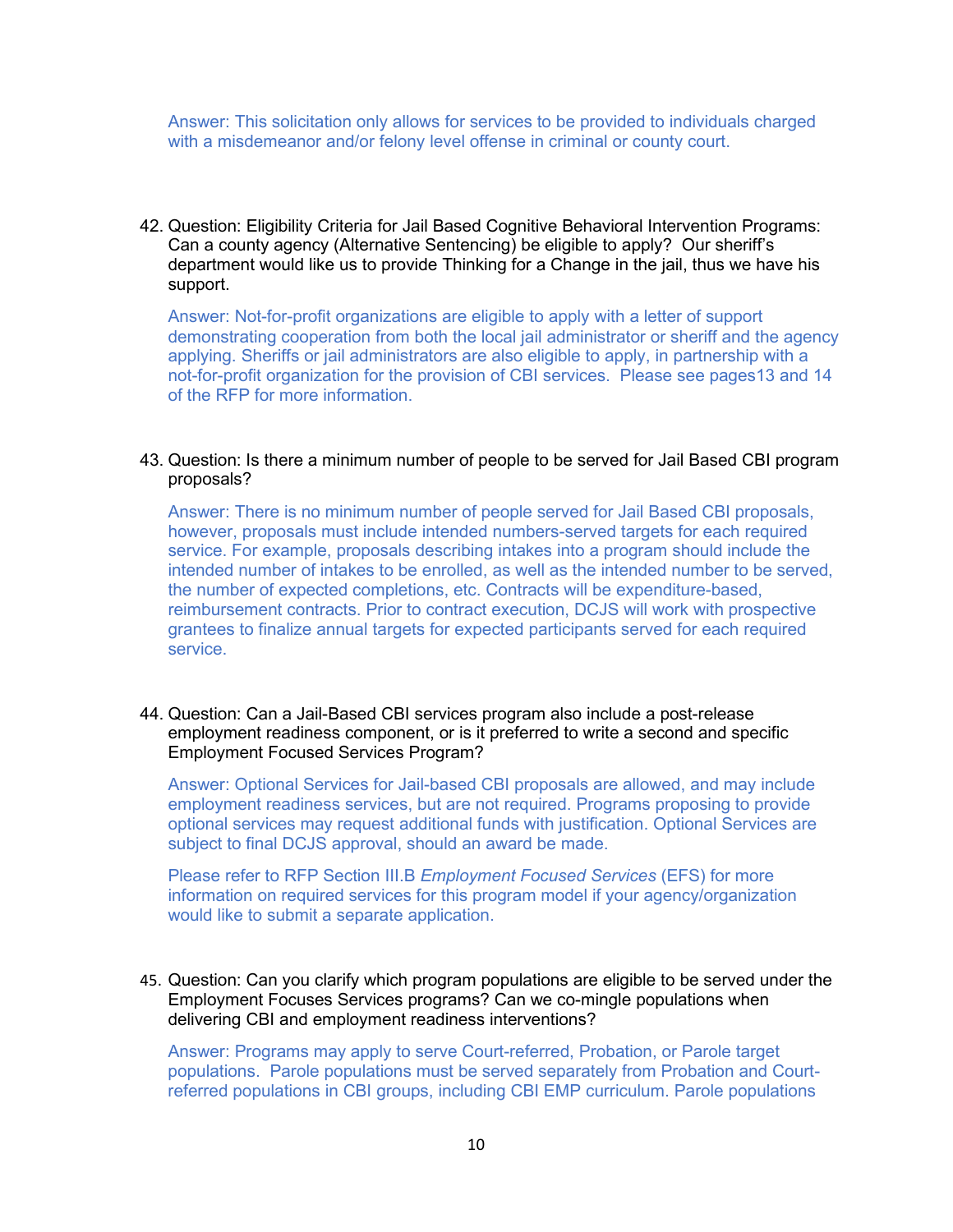may be co-mingled with the Probation/Court referred population in employment readiness group interventions such as *Ready, Set, Work!*. Applicants may propose to jointly serve Probation and Court-referred populations, but separate applications must be submitted for proposals to serve the Parole population.

46. Question: Does DCJS anticipate limiting eligibility for Employment Focused Services to people with specific community supervision levels? If yes, what are those levels?

Answer: Yes. For individuals on probation supervision or individuals referred by a court, eligibility is limited to those assessed as having a high or moderate risk of re-offending by a DCJS-approved risk/need assessment.

For individuals on parole supervision, eligibility is therefore limited to those determined to have Supervision Levels 1, 2 and 3 by the Correctional Officer Management Profiling for Alternative Sanctions (COMPAS Re-entry) risk and needs assessment instrument.

For more information, please refer to the Target Population section of the Employment Focused Services program model (on page 12 of the RFP) as well as Appendix: *DCJS Approved Instruments for Risk/Needs and Other Assessment Instruments*.

47. Question: Can applicants for Employment Focused Services funding propose to serve people with different risk scores together in a single group?

Answer: Applicants for Employment Focused Services funding can serve people with Moderate to High-risk scores in a single group. The target population for this program model does not include individuals assessed to be at low risk of re-offending.

48. Question: What is required in intake risk/needs assessment for EFS? Do you have an example of the Intake risk/needs assessment for the EFS grant?

Answer: Programs must complete a DCJS-approved Risk/Needs Assessment for all program participants. Please see Appendix: *DCJS Approved Instruments for Risk/Needs and other Assessment Instruments* for more information.

49. Question: For Employment Focused Services program applicants, how would one complete an Employment Retention Plan for a referral when the client is unemployed at the time of intake? Please clarify what this plan needs to include.

Answer: Regardless of employment status, the Employment Retention Plan should include the identification of the following:

- a. Barriers to obtaining and maintaining employment,
- b. Goals to address barriers to obtaining and maintaining employment, and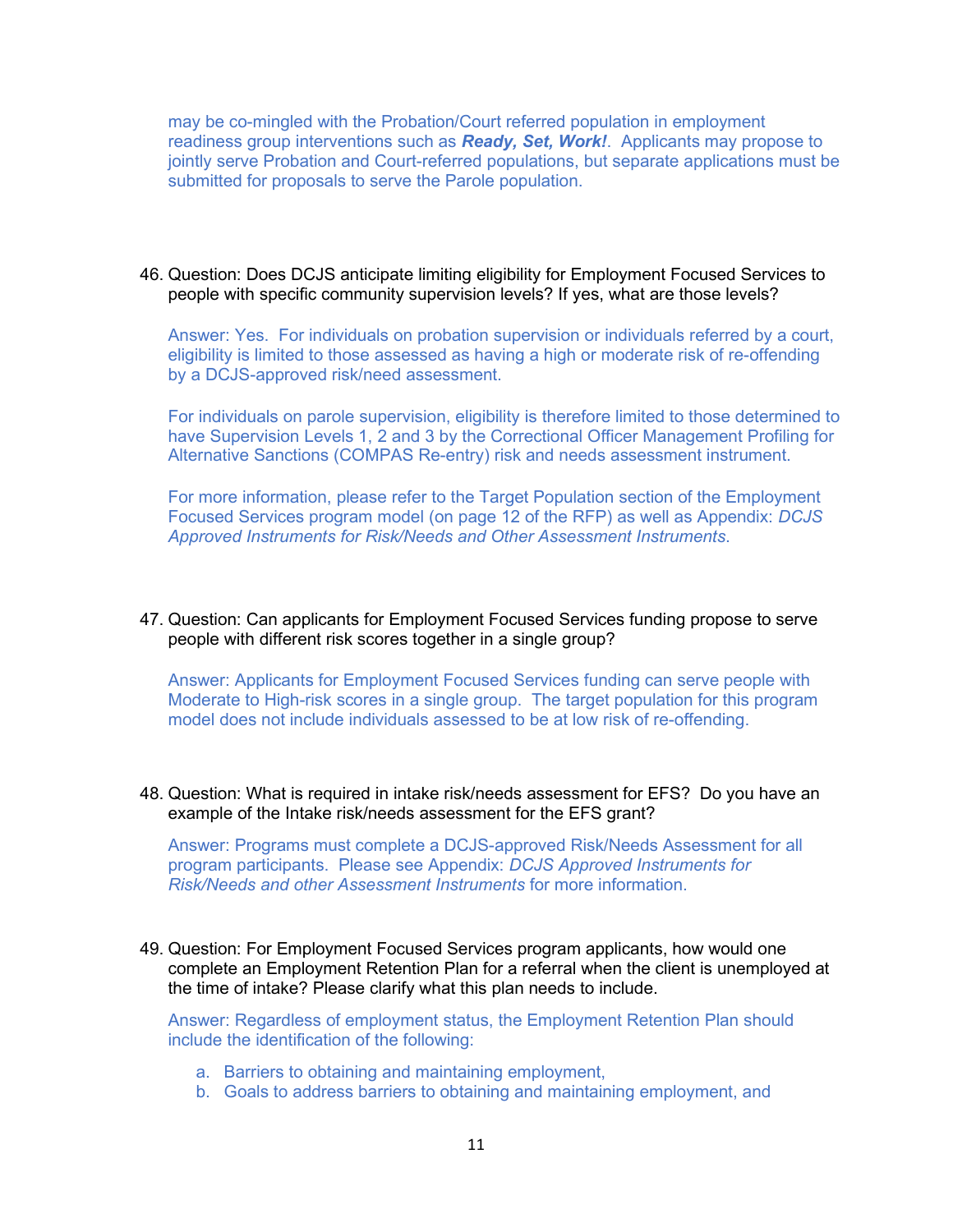c. Recommended interventions and strategies for the participant to assist with obtaining and maintaining employment.

The Employment Retention plan can be modified/updated at any time while a participant is involved in the program.

### 50. Question: Must applicants for Employment Focused Services funding provide subsidized/transitional employment?

Answer: No. Applicants for Employment Focused Services programs must offer participants a hard skills training program (e.g., OSHA 40) and/or HSE/educational services **or** Subsidized/Transitional Employment. Please see the Required Services section for the Employment Focused Services program model (on pages 12-13 of the RFP) for more information.

#### 51. Question: Must applicants for Employment Focused Services offer both a CBI and *Ready, Set, Work!*, or is *Ready, Set, Work!* sufficient?

Answer: Applicants for Employment Focused Services programs must offer both a DCJS-approved CBI and a DCJS-approved Employment Readiness program such as *Ready, Set, Work!.* Please see the Required Services section for the Employment Focused Services program model (on pages 12-13 of the RFP) for more information.

52. Question: For EFS programs, should we be partnered with hard skills training programs or administering them from within our program?

Answer: DCJS prefers programs partnering with local/community, county, city and state agencies to deliver hard skills training to participants, however it is acceptable for programs to develop the in-house capacity for these trainings.

### 53. Question: Can you please clarify "hard skills" and how formal they need to be?

Hard skills are abilities you acquire through education, training and experience that pertain directly to a specific job or industry. The following are examples of hard skills training (not all inclusive):

- a. Truck, Bus and Automobile Mechanical Repair and Maintenance
- b. Commercial Drivers Licenses
- c. Construction Management OSHA 40
- d. Culinary, Baking and Food Service
- e. Health Care
- f. Building Trade Apprenticeships
- g. Building Services
- h. Hospitality and Tourism
- i. Welding School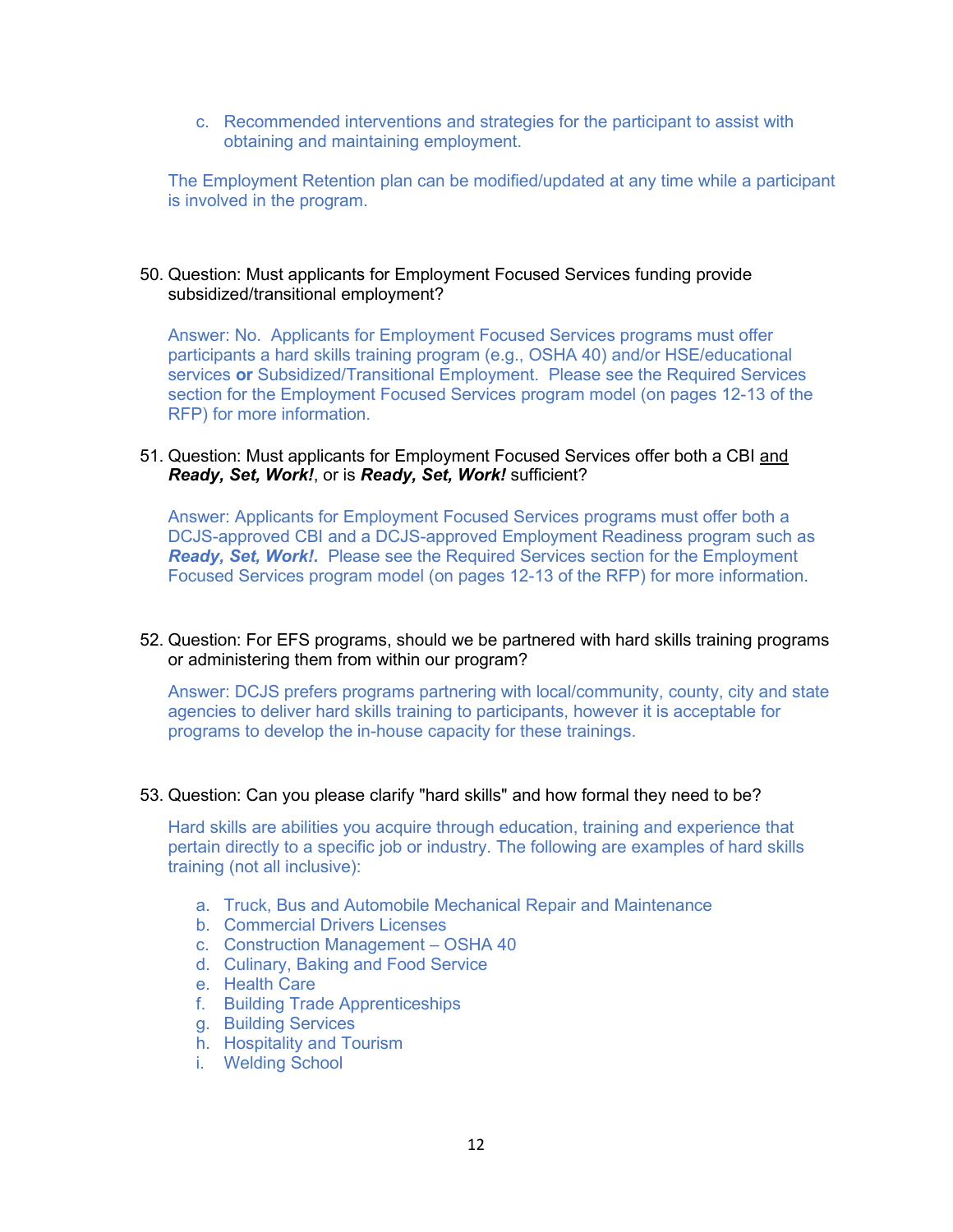54. Question: Regarding the hard skills milestone, do participants need to engage or enroll AND complete the training?

Answer: If your agency/organization is proposing to offer hard skills training as a required service of an Employment Focused Services program, participants must be provided the opportunity to both enroll in and complete the hard skills training component of the program.

55. Question: If a court refers an individual to an Employment Focused Services (EFS) program and we do the intake including the COMPAS and the individual is assessed as "low" risk, can EFS still count the intake?

Answer: Low risk participants are not included in the target population for this program model. Expenses associated with conducting a DCJS-approved risk/needs assessment of potential *p*rogram participants would be eligible for funding.

56. Question: We intend to offer an Alternatives to Incarceration (ATI) Sex Offender program. Is the  $4<sup>th</sup>$  model mentioned in the grant (model designation begins on page 6) the correct model for us to apply under?

Answer: An ATI applicant applying for a program serving individuals charged with a sex offense could apply under the *Programs Serving Specialized or Underserved Populations, Probation Violation Residential Centers (PVRC), or Other ATI program model*. The target population for this model are specialized or underserved populations, which can include, but are not limited to, women, individuals convicted of sex crimes, individuals with mental illness, and/or individuals with developmental disabilities that are at a moderate/high risk of recidivism or detention/incarceration and/or who have criminogenic needs, such as behavioral health needs based on a standardized or specialized risk needs assessment.

57. Question: We are planning to apply under the ATI – TASC section of the RFP (Section III.A.3). My question is: Could we include CBI's received at treatment/partner agencies as an 'optional service'? One example would be a participant attending T4C at a treatment agency.

Answer: Optional Services are allowed but are not required. Programs proposing to provide optional services may request additional funds with justification. Optional Services (and related persons-served targets) are subject to final DCJS approval should an award be made. Optional services may include, but not be limited to, providing, or referring participants to a Cognitive Behavioral Intervention (CBI) program.

58. Question: Would Alternatives to Detention (ATD) fit into the "Programs Serving Specialized or Underserved Populations, Probation Violation Residential Centers (PVRC), or Other ATI program models"?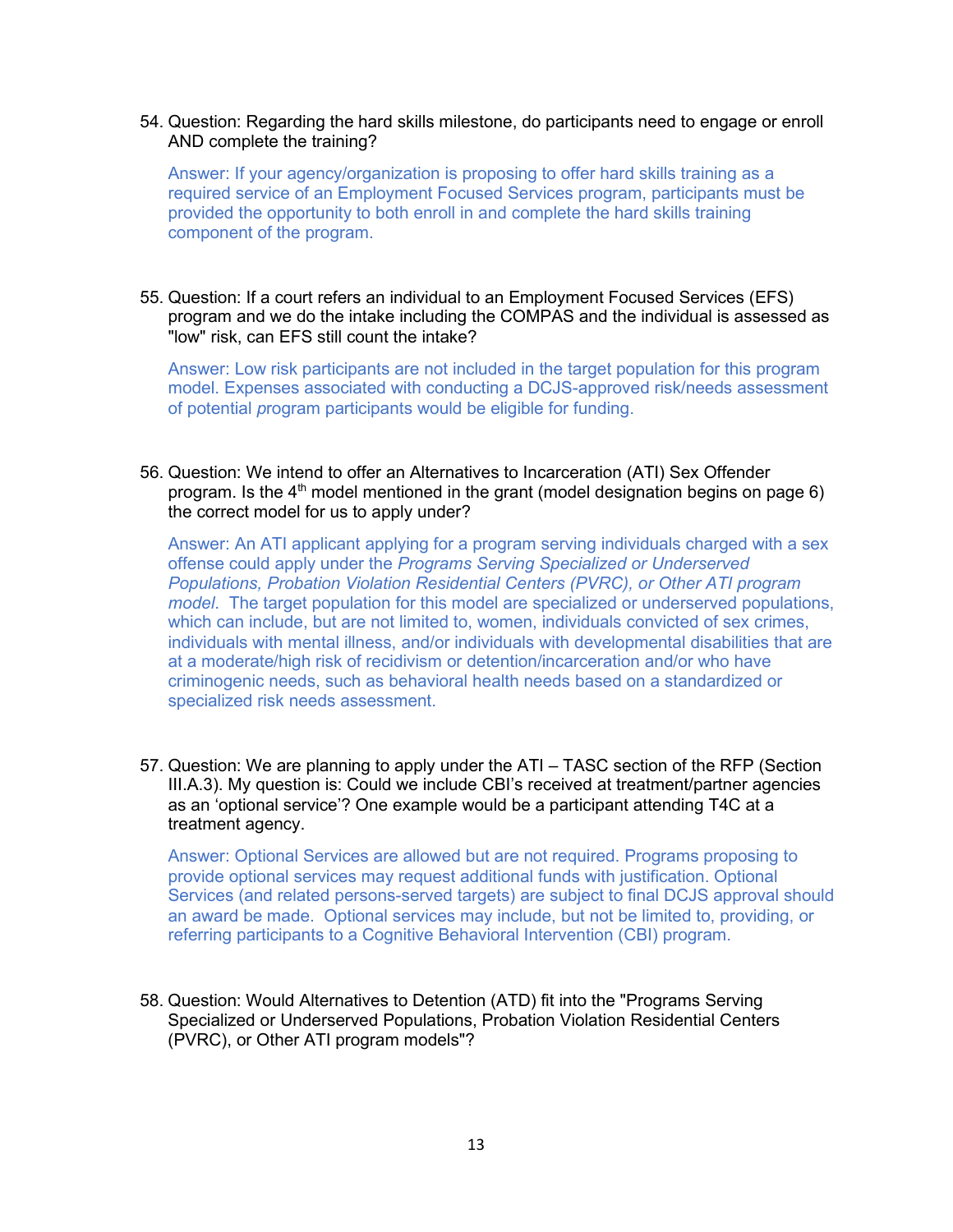Answer: Please refer to the required services for each program model and decide which program model would best fit your proposed program. The program design and services rendered should determine the selection of the program model.

59. Question: I wanted to confirm that Specialized ATI programs are no longer required to include CBIs in their model, but applicants are still free to incorporate CBIs into their proposed Specialized ATI program. Is that correct?

Answer: That is correct. For the Programs Serving Specialized or Underserved Populations, Probation Violation Residential Centers, or Other ATI program model, applicants may provide or refer individuals to CBI(s) as an Optional Service. Optional Services are allowed but are not required. Programs proposing to provide optional services may request additional funds with justification. Optional Services (and related persons-served targets) will be subject to final DCJS approval should an award be made.

60. Question: Could a "drop-in center" with a few emergency beds available for participants be considered an "optional service" for ATI pretrial programs?

Answer: Yes. Optional Services are allowed but are not required. Programs proposing to provide optional services may request additional funds with justification. Optional Services (and related persons-served targets) are subject to final DCJS approval, should an award be made.

## **CBI/***RSW!* **Curriculum Questions:**

61. Question: If I choose to utilize Interactive Journaling as a CBI program, will there be a restriction on what booklets are required?

Answer: DCJS guidance for the use of Interactive Journaling provides the following: Implementation is flexible and can be customized based on risk, responsivity, and programming needs. DCJS encourages a review of the criminogenic needs of the participant based on a validated risk needs assessment to develop a case plan that includes the use of the most appropriate journals to address the needs of the participant. The Change Companies offer a useful guide to delivering this curriculum titled Resource Support for Evidence Based Sentencing and Navigating the Risk and Needs Principles [https://www.changecompanies.net/interactivejournaling/.](https://www.changecompanies.net/interactivejournaling/)

62. Question: Do programs have to deliver the full curriculum of *RSW!*, or other curriculums if the program delivers other interventions such as transitional employment?

Answer: Programs delivering the *Ready, Set, Work!* curriculum or other DCJS-approved CBI or Employment Readiness curricula must deliver the full curriculum, even if the program delivers additional interventions such as transitional employment.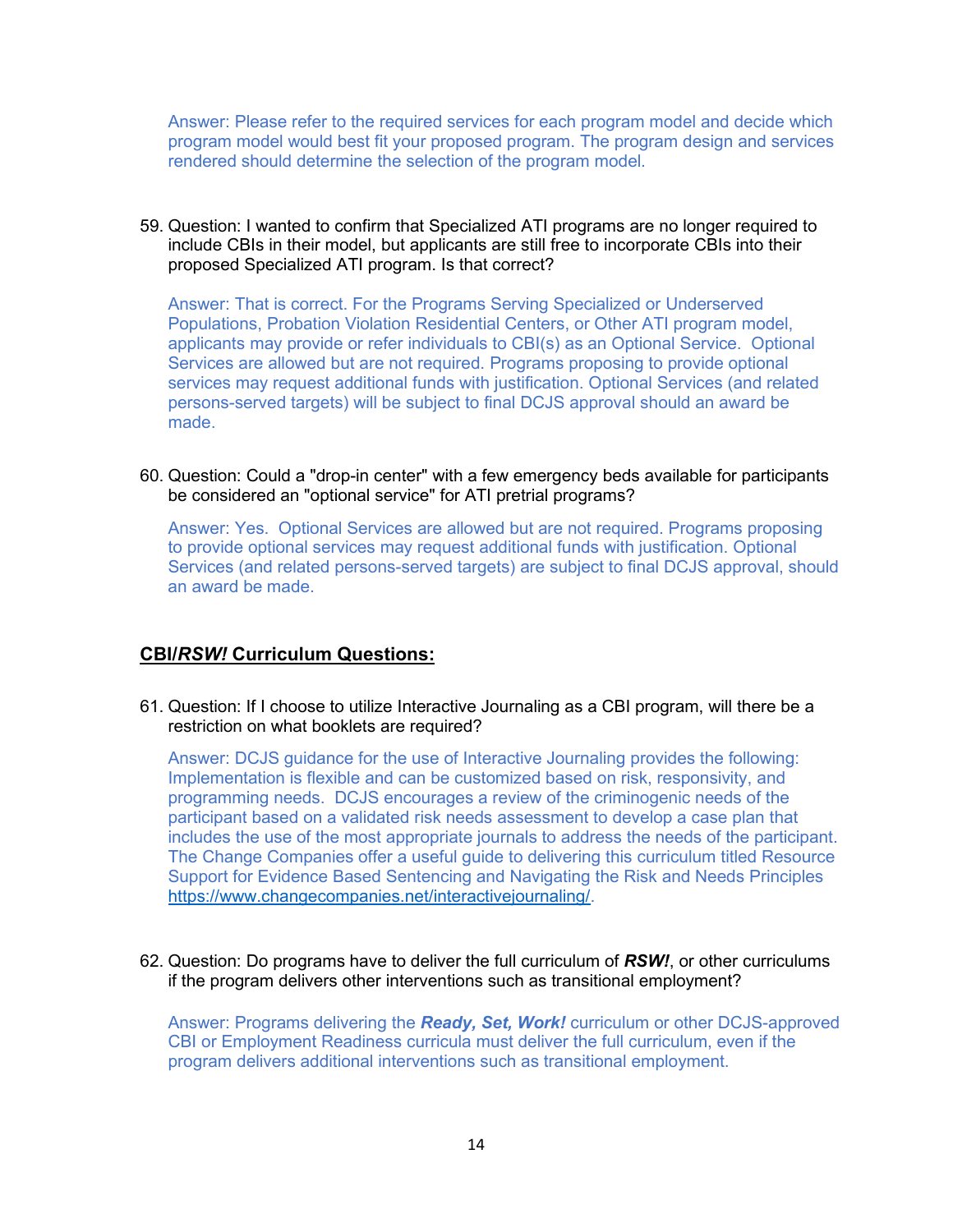63. Question: Will DCJS offer more opportunities for staff in funded programs to receive Workforce Development Specialist (WDS) training, either by expanding the number of training slots available in each training or increasing the frequency of the training?

Answer: DCJS plans to make WDS training available for grantees on an ongoing/timely basis.

64. Question: Would DCJS please provide more information on the 180-hour Workforce Development Specialist Training as well as the other different DCJS training opportunities that are available, including any potential training costs?

Answer: DCJS currently hosts the 180-hour Workforce Development Specialist Training. In general, this training is delivered in three separate weeks of live training, each separated by 5-7 weeks when participants must complete practicum assignments during the intervals between classroom instruction.

Participants who successfully complete this training are certified by DCJS to facilitate the *Ready, Set, Work!* employment readiness intervention.

All DCJS hosted trainings are free and have previously been delivered both in-person or virtually. Grantees should include any anticipated travel costs associated with in-person trainings and/or costs associated with technology needed to participate in virtual trainings in proposed application budgets.

For additional information on these interventions, please refer to APPENDIX: DCJS Pre-Approved Cognitive Behavioral and Employment Readiness Curricula.

65. Question: The description of the Cognitive Based Intervention for Offenders Seeking Employment (CBI-EMP) curriculum sounds like it talks about changing someone's thinking as well as addressing employment-related issues. If this curriculum is chosen to be delivered by a program applicant, can this count as both a CBI and employment readiness intervention? Also, does DCJS currently provide training on this curriculum?

Answer: The CBI-EMP curriculum will fulfill the requirement for EFS grantees to offer both CBI and Employment Readiness services. Please note that DCJS does not currently provide training on this curriculum, therefore applicants will need to reach out to the curriculum developer to explore training opportunities. Please refer to APPENDIX: *DCJS Pre-Approved Cognitive Behavioral and Employment Readiness Curricula* for this contact information.

# **Other Questions:**

66. Question: During the webinar on 5/4/2022, DCJS referenced materials that were available for download, but our organization was unable to view/download these documents. Can you please share them with applicants who may have missed this opportunity?